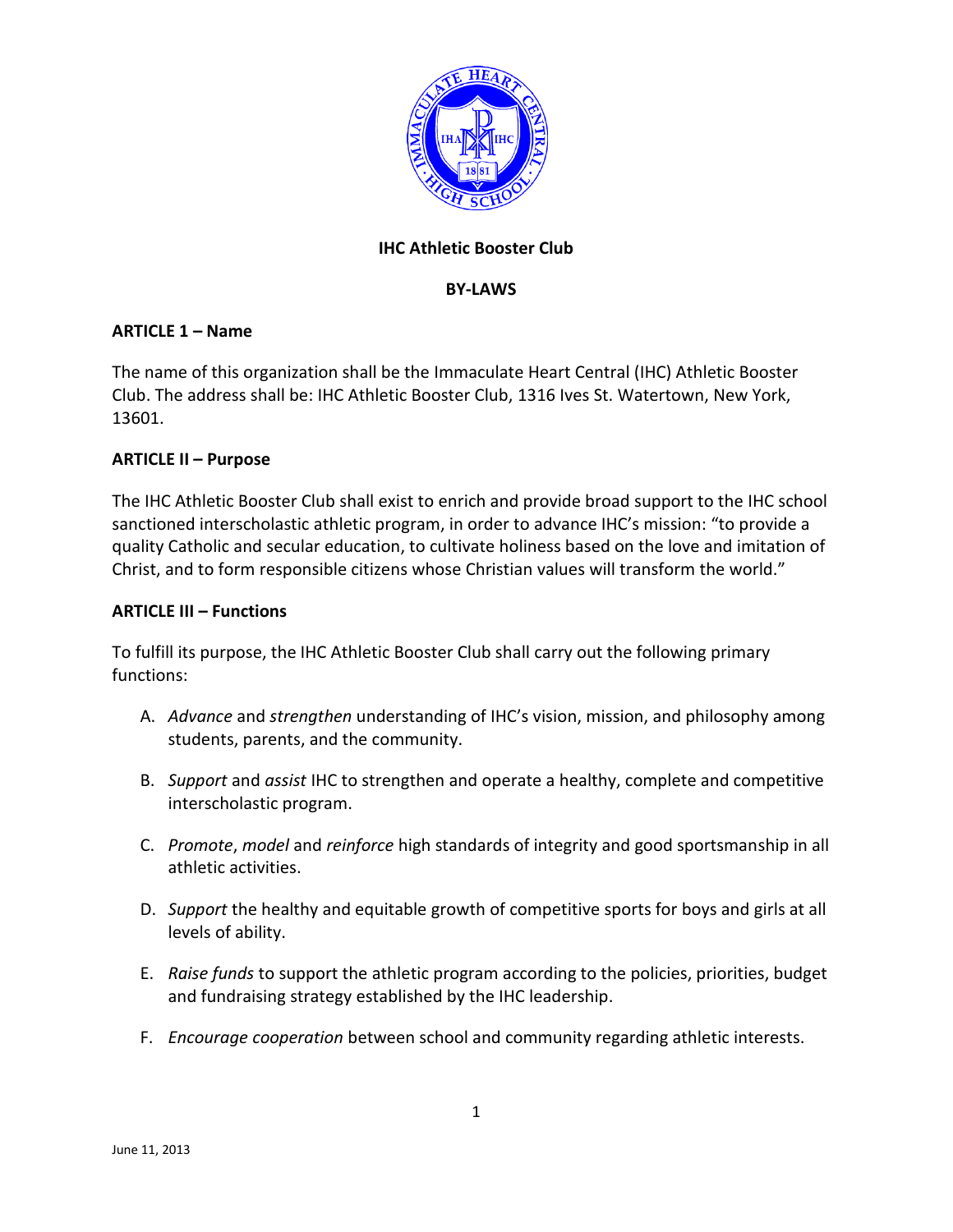#### **ARTICLE IV – Policies**

- A. The IHC Athletic Booster Club shall support and shall not direct or seek control of the school system's decisions, policies or priorities.
- B. The IHC Athletic Booster Club shall not direct personal criticism at game officials or any IHC administration, staff, faculty, coach, or student.
- C. The IHC Athletic Booster Club shall not hinder, interfere with or seek control of athletic activities.
- D. The IHC Athletic Booster Club shall not accept requests for purchases or fundraising directly from coaches, IHC employees or IHC volunteers. Coaches, employees and volunteers who seek IHC Athletic Booster Club support for purchases or fundraising must first coordinate with the Athletic Director and Principal.
- E. The IHC Athletic Booster Club shall adhere to the policies and procedures of the Diocese of Ogdensburg and the IHC School System, particularly with regard to fundraising, outside support, and advertising, and shall coordinate with the IHC Executive System Administer and Jr./Sr. High School Principal, for all fundraising and advertising activities.
- F. No individual may represent the organization unless specifically authorized in writing by the IHC Athletic Booster Club Board of Directors.
- G. All financial contributions and purchases made to support the IHC Athletic program (i.e. equipment, uniforms, facilities) shall become the possession of the Immaculate Heart Central School System.
- H. No member of the volunteer IHC Athletic Booster Club shall receive compensation for services provided.
- I. The fiscal and elective year shall run from July  $1<sup>st</sup>$  through June 30<sup>th</sup> of the following year.
- J. Since the club operates under the direction of the school, the IHC Athletic Booster Club's business is tax exempt and may purchase using the school's tax exempt status.
- K. The IHC Athletic Booster Club's activities, as approved by the Principal, shall be covered by the school's insurance plan.
- L. The IHC Booster Club may not enter into any contractual agreement with third parties. If needed, the school will engage contractors.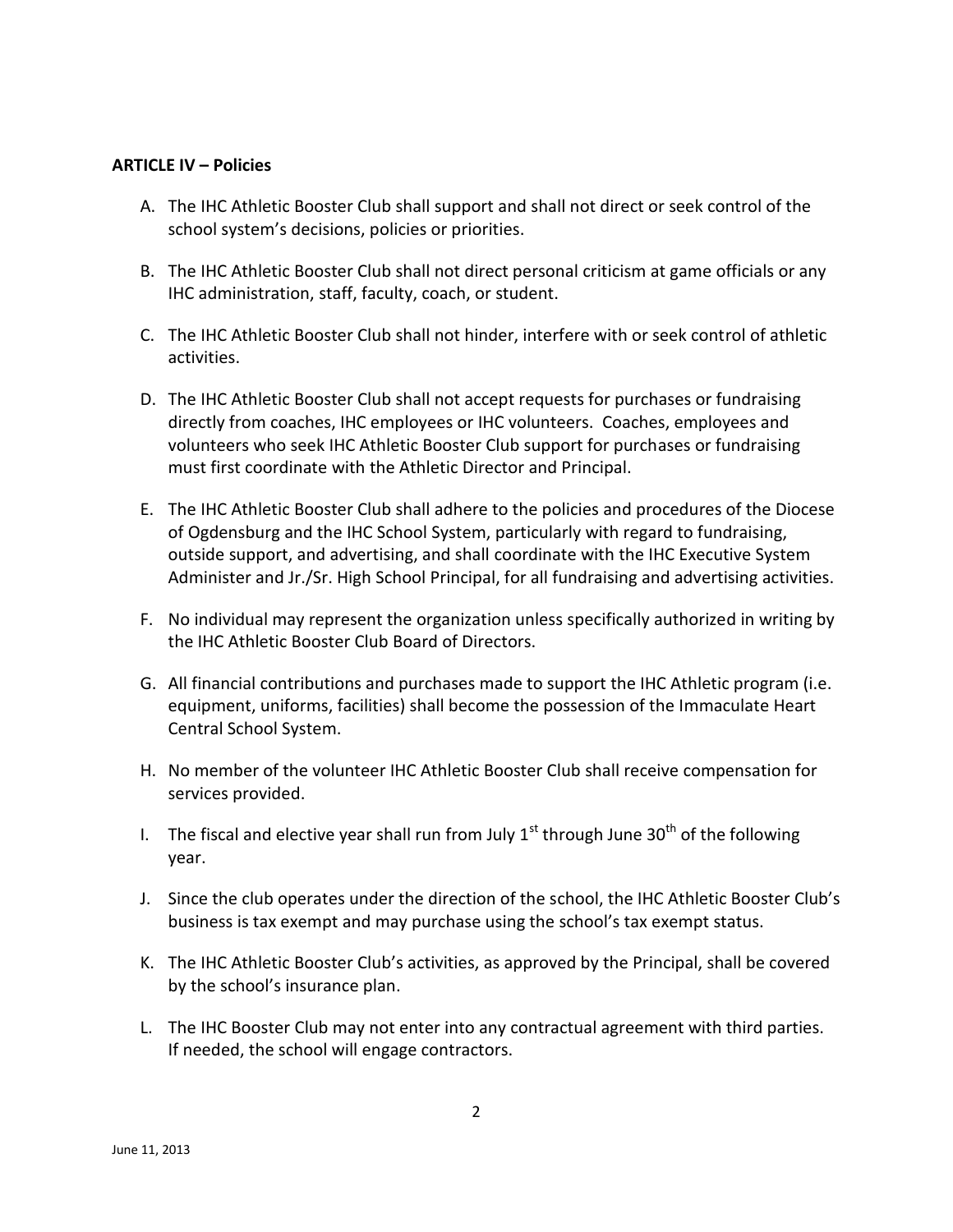## **ARTICLE V – The Role of the IHC Administration**

- A. Executive System Administrator. Responsibilities include, but are not limited to:
	- 1. Establish the system-wide fundraising strategy.
	- 2. Coordinate with the IHC Athletic Booster Club to ensure athletic fundraising activities are fully coordinated with other IHC fundraising activities in support of the system-wide fundraising strategy.
	- 3. Coordinate with the IHC Athletic Booster Club to ensure appropriate and effective public communication and marketing in support of IHC, the IHC athletic program, and IHC fundraising activities.
	- 4. Review the IHC Athletic Booster Club's financial reports.
- B. Principal. Responsibilities include, but are not limited to:
	- 1. Ensure and enforce the safety of all activities and facilities on school grounds.
	- 2. Approve, in accordance with Diocesan Policy any advertising in school buildings, on school grounds or properties, on school websites or social media sites, or in school or student publications.
	- 3. Participate in IHC Athletic Booster Club meetings.
	- 4. Assist the IHC Athletic Booster Club in ensuring that all athletic programs and Booster Club activities comply with Diocesan policy and Federal, New York State, New York State Public High School Athletic Association, Section III, Frontier League, Jefferson County and City and Town of Watertown laws, regulations and guidelines.
	- 5. Provide use of and reasonable access to school facilities to help the Booster Club support the athletic program.
	- 6. Approve any Athletic Booster Club gifts (including awards) to students.
	- 7. Approve any Athletic Booster Club gifts, from any source, to sponsors, coaches, or IHC employees in recognition of or appreciation for coaching, directing, or sponsoring student activities. Such gifts and awards must be approved by the school principal before action is taken.
	- 8. Approve of any plaques, awards to individuals, acknowledgements, fundraising announcements, posters, signage, and other materials that are displayed on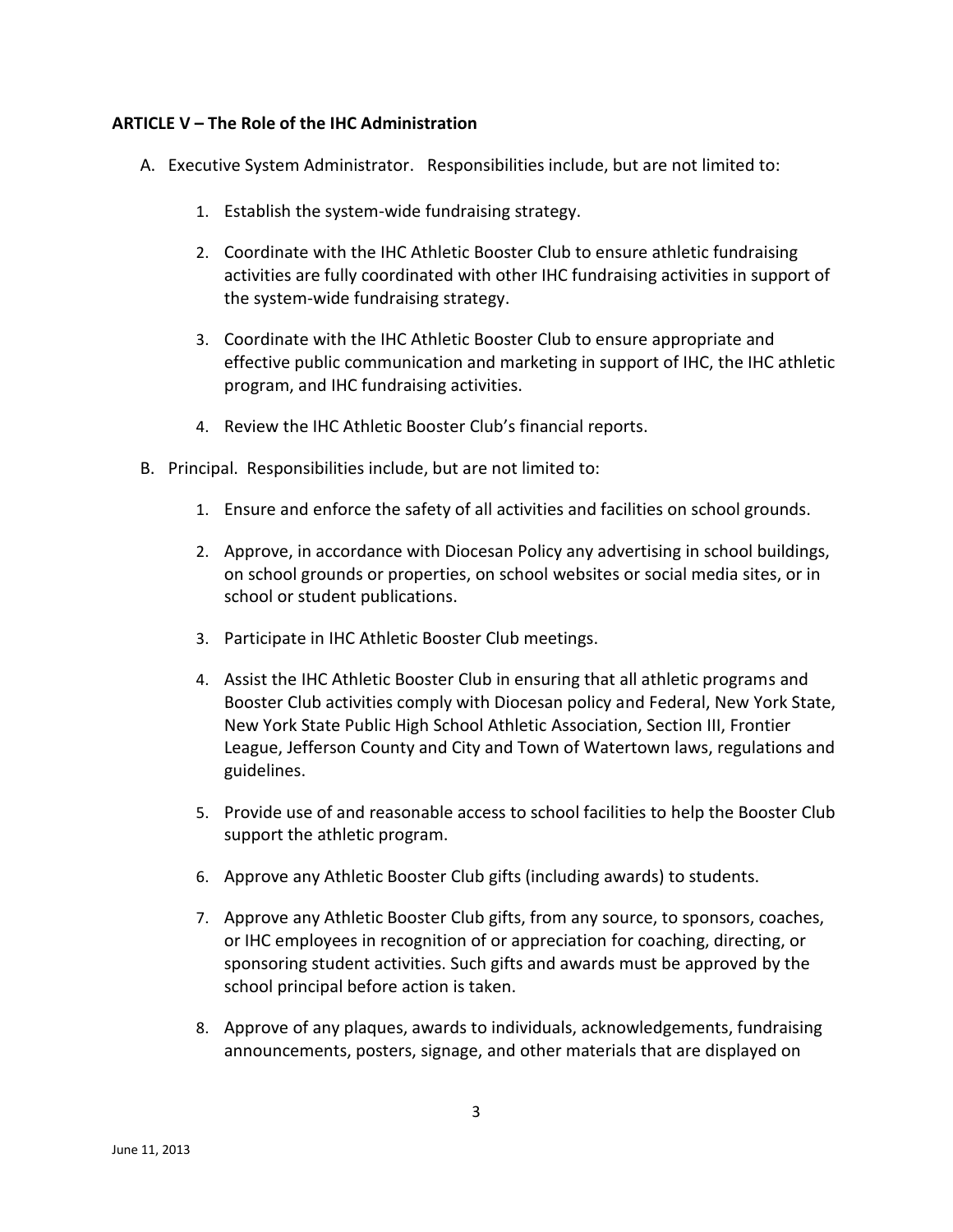school grounds. Such items must be approved the by school principal before action is taken.

# **ARTICLE VI – Governance**

- A. Officers.
	- 1. Officers shall consist of a President, Vice President, Secretary and Treasurer.
	- 2. General Members are eligible to be elected as officers after one year of membership in the Club.
	- 3. Officers shall serve a 2-year term. Terms shall begin on July 1 and end on June 30. In the event of an unexpired term, the President, with the approval of the Board, shall appoint a replacement to complete the term.
	- 4. After one term, the President may be nominated and elected to serve a second term, but shall not serve for more than two consecutive terms.
	- 5. Board members and officers may be replaced after two unexcused absences.
	- 6. Duties of Officers.
		- a. President The President shall preside over all Board and General Membership meetings and shall serve as an ex-officio (non-voting) member of all committees. The President shall perform incidental duties as may be prescribed by the Board from time to time.
		- b. Vice President The Vice President shall discharge and exercise the powers and duties of the President in his/her absence, disability, or refusal to act.
		- c. Secretary The Secretary shall be responsible for notification of Board and General Membership meetings. The Secretary shall also keep and maintain records of all regular and special meetings, ensure the promotion of effective communication within and beyond the organization, and assume responsibility for all official communication of the Club.
		- d. Treasurer The Treasurer shall receive all monies of the Club, shall keep an accurate account of all receipts and expenditures, and shall submit payments as authorized by the Board, prepare a financial report for each Board and General Membership meeting, and prepare an annual financial report for the Annual General Membership meeting. All checks shall be signed by the Treasurer and a school administrator or his/her designee.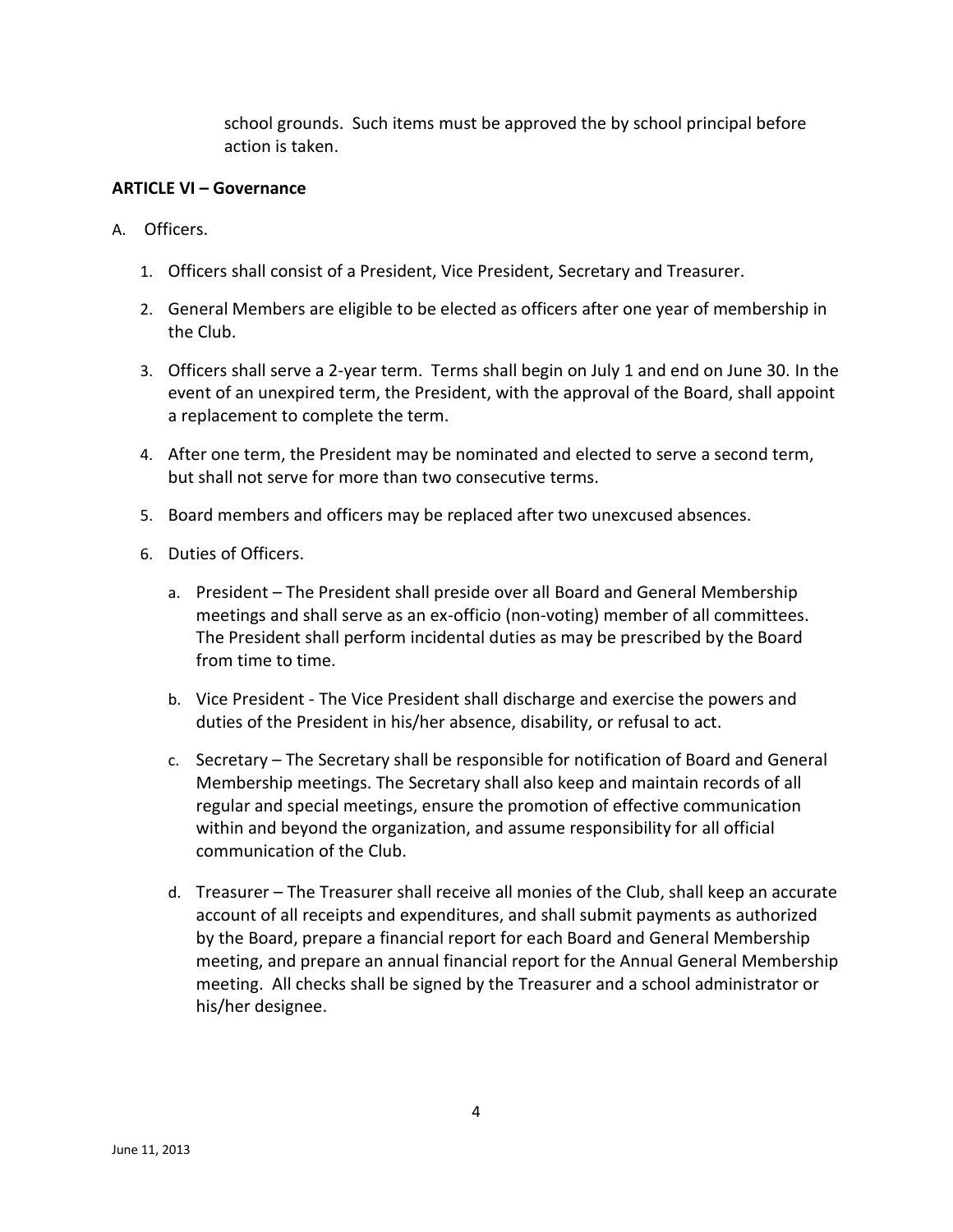- B. Organization The IHC Athletic Booster Club organization consists of the Board of Directors, a Nominating Committee (convened annually or as needed), a Fundraising Committee (standing), a Volunteer Committee (standing), a Buildings and Grounds Committee (standing), a Finance Committee (convened annually or as needed), and the General Membership.
	- 1. Board of Directors The Board of Directors consists of nine (9) members, including the President, Vice President, Secretary, Treasurer, and Chair of the Fundraising Committee, and four (4) elected at-large members.
		- a. It shall be the responsibility of the Board to determine, establish, and carry-out the policies of the Club. Duties include: (1) creating committees and approving the work of these committees; (2) preparing and presenting a budget for the fiscal year; (3) voting on financial requests from the Athletic Director; (4) setting annual dues; and (5) ensuring completion of the annual financial review by the Finance Committee.
		- b. The President shall preside at Board meetings.
		- c. Board meetings shall be held bi-monthly. The President may call a special meeting when necessary provided all Board members are notified.
		- d. A quorum shall consist of at least five (5) Board members.
		- e. All decisions of the Board of Directors do not become policy or in force until approved by the Jr./Sr. High School Principal. Such approval may have to be referred to the Education Council if the desired action goes beyond the normal administrative authority of the Principal.
	- 2. Nominating Committee The nominating committee shall consist of three to five (3 to 5) members appointed by the President to propose a slate of officers.
	- 3. Fundraising Committee The Fundraising Committee is a standing committee that organizes the fundraising activities for the Athletic Booster Club, in coordination with the Executive System Administrator, the Principal, and the Athletic Director. Committee members shall be selected from general members in good standing.
		- a. Concession Committee. The Concession Committee is a sub-committee of the Fundraising Committee, and shall organize and operate any concessions at athletic events.
	- 4. Volunteer Committee The Volunteer Committee is a standing committee that organizes volunteer activities of the Club, in coordination with the Principal, the Athletic Director, and the coaches. Committee members shall be selected from general members in good standing.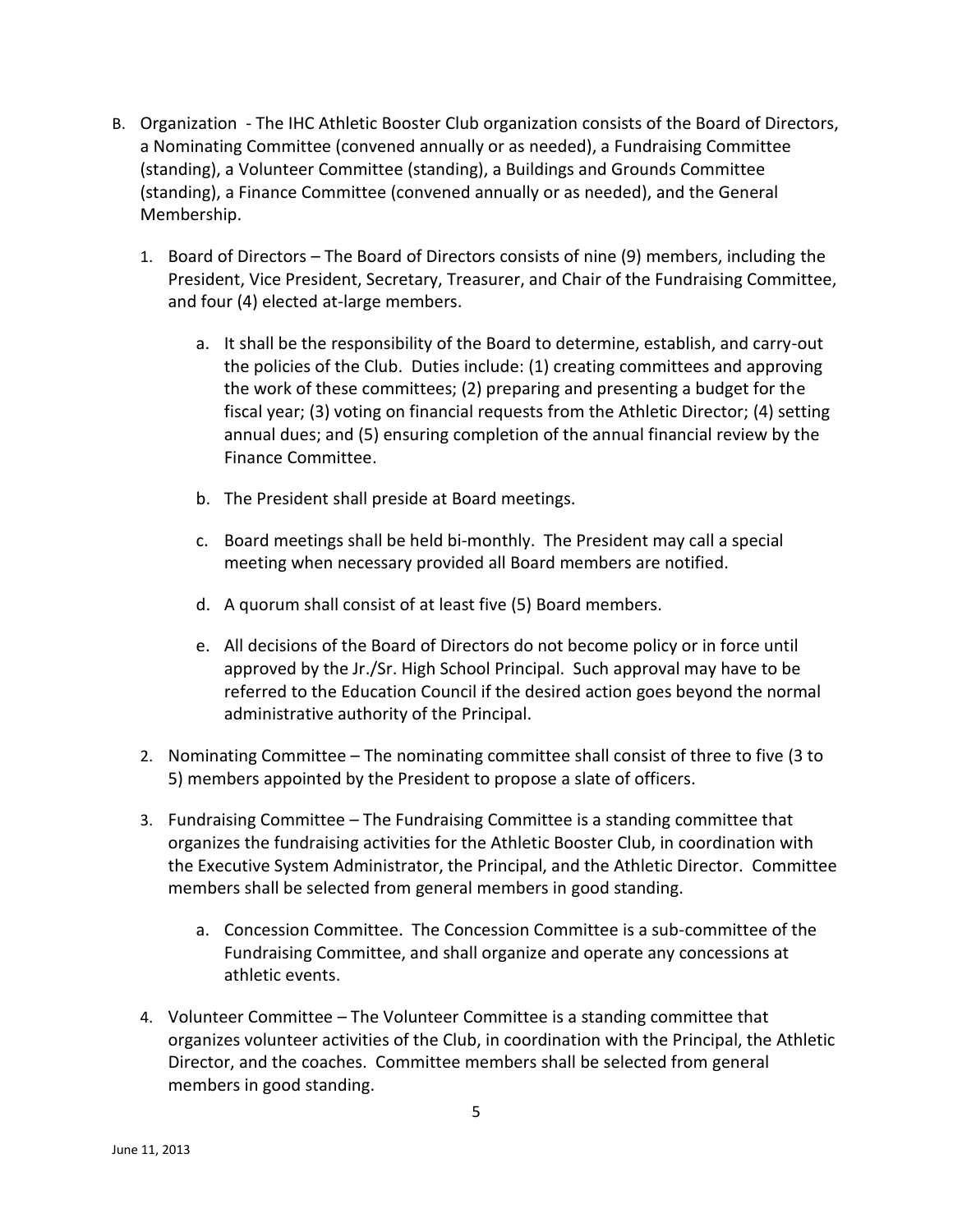- 5. Membership Committee The Membership Committee is a standing committee responsible for promoting and managing membership and collecting annual dues. The Committee consists of three (3) general members in good standing
- 6. Finance Committee The Finance Committee is a special committee responsible for conducting an annual review the Club's financial records. The Committee shall make a report to the General Membership upon completion of the review. Any discrepancies noted shall be brought to the attention of the Board and Jr./Sr. High School Principal and a resolution reached prior to the presentation. Club officers shall make records available as requested by the Committee. The Committee shall publish an annual financial statement to include a balance statement and profit and loss statement. The Committee consists of two or three (2 or 3) general members in good standing, who are not members of the Board or any other committee.

### **ARTICLE VII – Membership and Dues**

- A. Membership is voluntary and open to the entire community.
- B. Any person 18 years of age or older who is committed to promoting the interscholastic athletic program of Immaculate Heart Central Junior/Senior High School, intends to uphold the values and policies of this organization, and agrees to abide by these by-laws, may be a member upon payment of dues.
- C. IHC students may be non-voting members of the Athletic Booster Club. Any IHC student 18 years of age or older can be a voting member. IHC student athletes may attend Athletic Booster Club meetings in order to express their views.
- D. Every effort shall be made to ensure that each school sport shall be represented among the general membership by parents, guardians or host family adults who have students in that sport.
- E. The IHC Athletic Booster Club Board of Directors shall determine dues annually by a majority vote.
- F. An annual enrollment of the members shall be conducted. Membership within the IHC Athletic Booster Club shall run from July  $1<sup>st</sup>$  to June 30<sup>th</sup> of the following year. Additional members shall be accepted at any time upon payment of the full annual dues.
- G. A member shall be considered in good standing when the annual dues are paid in full.
- H. Any member in good standing, at least 18 years of age, shall obtain the right to vote after he/she has attended two meetings in the previous twelve months.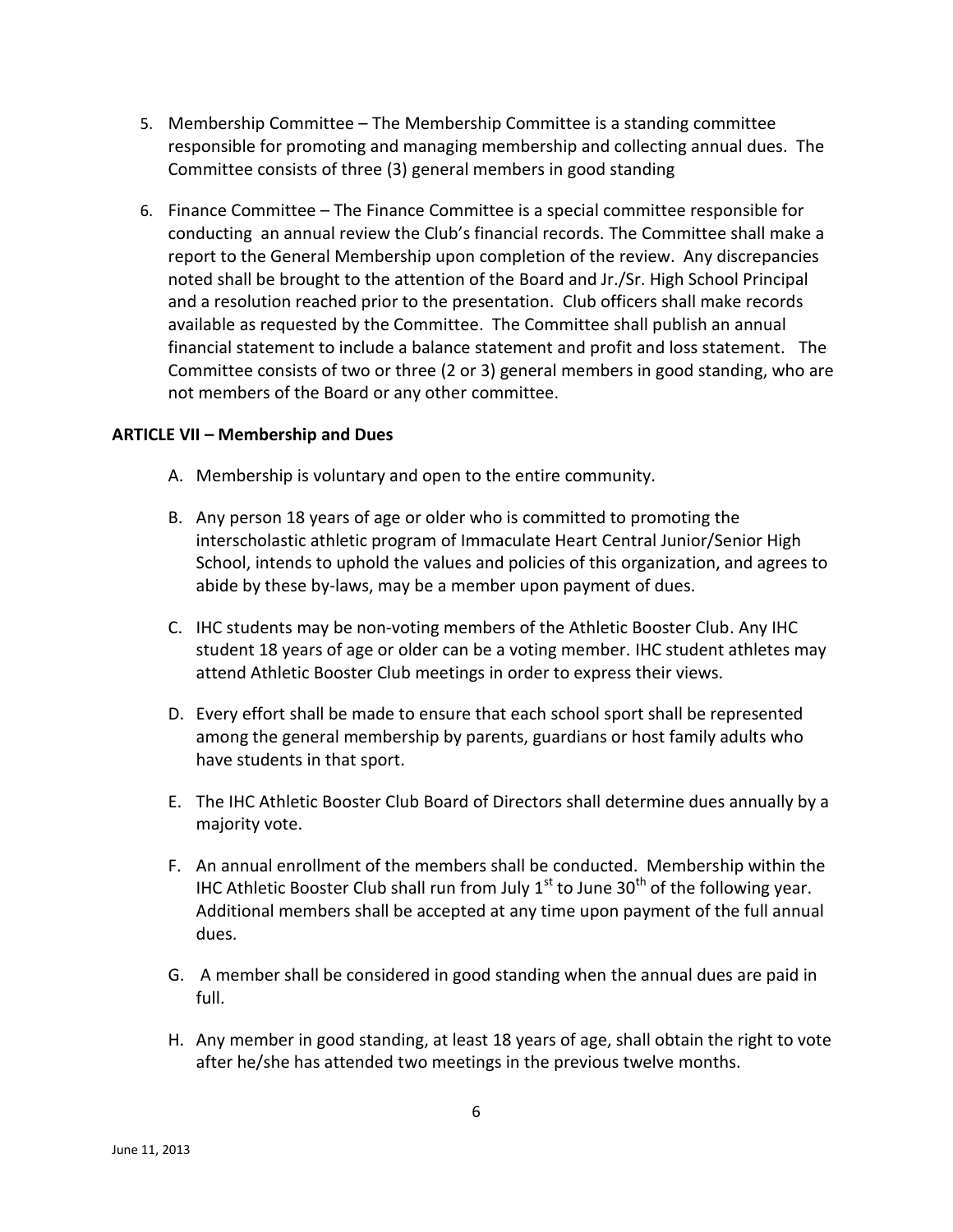#### **ARTICLE VIII – Meetings**

- A. Annual Meeting An annual meeting of members shall be held each May for the purpose of electing officers and approving the Finance Committee's annual financial review.
- B. Regular Meetings There shall be at least three regular meetings of the general membership; fall, winter, and spring. The spring meeting shall be the Annual Meeting.
- C. Board Meetings The Board of Directors shall meet bi-monthly. All Board meetings shall be open to the General Membership
- D. Special Meetings the President may call special meetings of the Board or General Membership.
- E. Notification of Meetings The Secretary shall announce all meetings by all appropriate means.
- F. Technical parliamentary procedure shall not apply to meetings unless deemed necessary by the presiding officer, and then Robert's Rules of Order shall be invoked.

### **Article IX – Elections**

- A. The election of officers and at-large members of the Board of Directors shall be held at the Annual Meeting.
- B. The Nominating Committee shall present a slate of prospective nominees for officers and at-large members of the Board of Directors first to the Board and then to the General Membership at least thirty days prior to the Annual Meeting.
- C. Elected officers shall serve for a two (2) year term with half the number to be elected each year. (The exception shall be the inaugural year wherein two officers may serve single year terms and need to be re-elected.) In the event of an unexpired term, the President shall appoint a replacement, with the approval of the Board, to complete the term.
- D. After one year of membership, a general member in good standing shall be eligible for office.
- E. A member must have attended at least one general meeting to be able to vote in an election.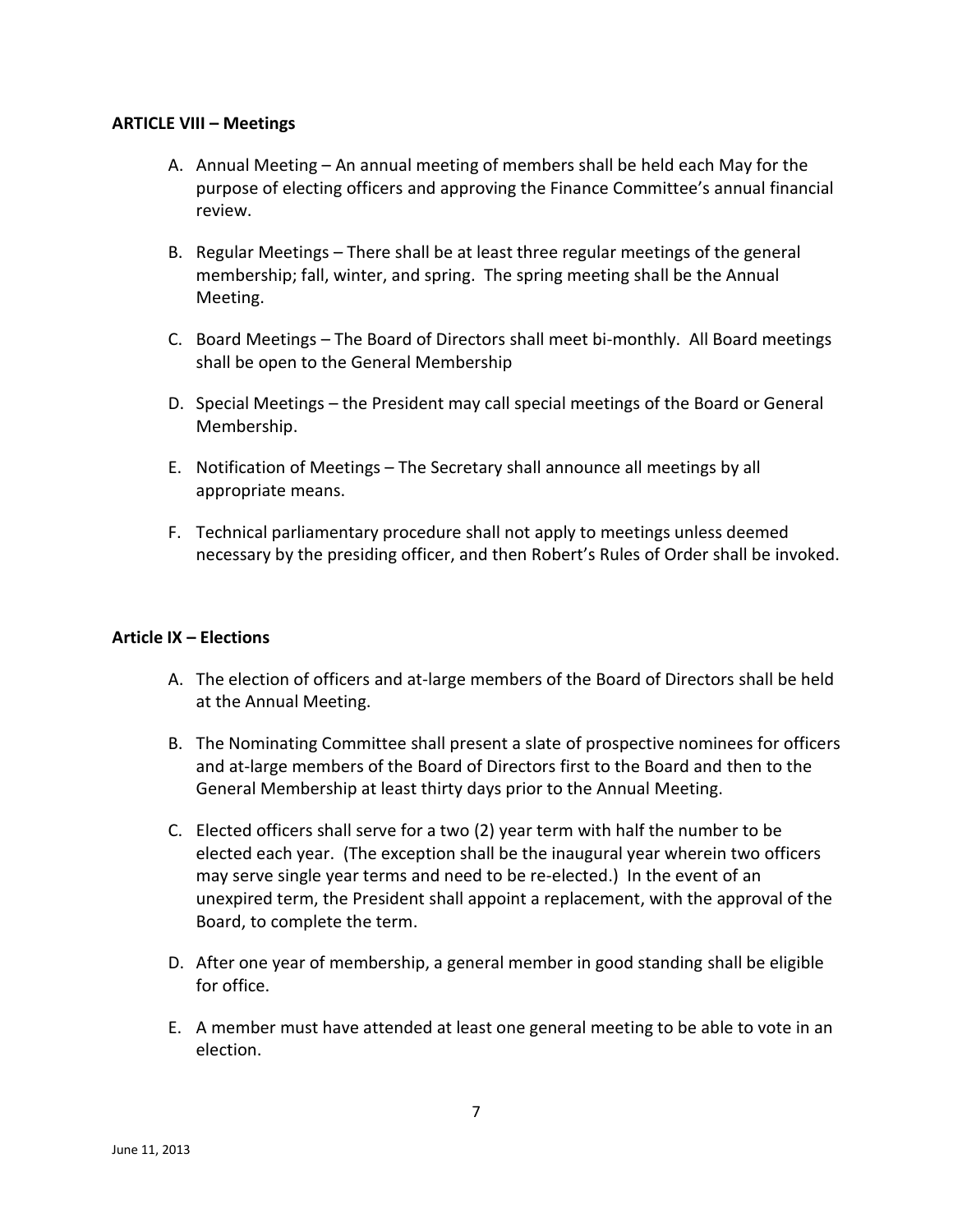- F. There shall be no nominations for officers from the floor. Members should make recommendations for officers to the nominating committee prior to thirty days before the Annual Meeting. Members may make nominations for at-large Board members from the floor.
- G. There shall be no write-in votes for election of officers and at-large Board members.
- H. A person may not be nominated for more than one elective office at any annual or special meeting.

### **Article X – Financial Policies**

- A. The The IHC Booster Club's fiscal year shall be the same as the school system's fiscal year (July 1 to June 30).
- B. All monies received shall be deposited in a separate checking account established by the school of behalf of the IHC Booster Club.
- C. All disbursements shall be made by check, signed by two persons with signature authority. One shall be the IHC Athletic Booster Club President or Treasurer; the other shall be the Jr./Sr. High School Principal or Athletic Director.
- D. The Board of Directors may approve an emergency decision or purchase by casting a two-thirds approval vote. This vote will require the approval of the Jr/Sr High School Principal.
- E. A record of all transactions will be kept. Accounting summary sheets shall be kept and turned in to the Treasurer for each Booster Club activity involving financial transactions.
- F. Financial reports shall be presented at all Board meetings by the Treasurer and a report given to the general membership at each Annual Meeting.
- G. Books shall be closed at the end of the Fiscal Year and presented to the Finance Committee, Jr./Sr. High School Principal for review. The Jr./Sr. High School Principal, in coordination with the Executive System Administrator, shall submit a report of any findings of the review to the Athletic Booster Club. The Secretary will duly record such reports.
- H. An official copy of IHC Athletic Booster Club by-Laws, books, meeting minutes, records, financial statements, and other relative documentation shall be kept on file on school premises.